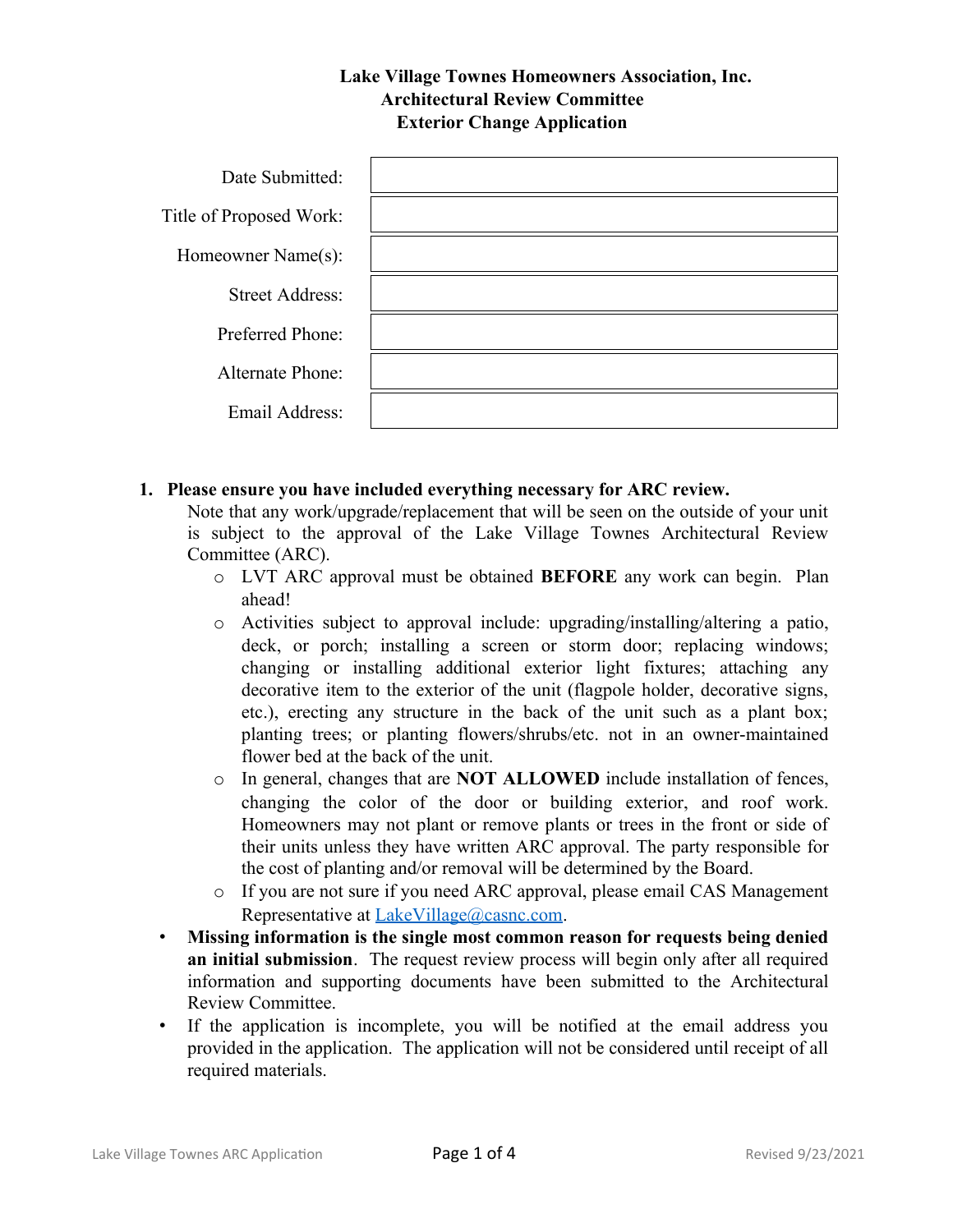## **2. Include the following:**

- This form, fully completed (4 pages) with homeowner signature(s).
- Detailed plans to show the following, **as appropriate**: exterior materials type, color and finishes and such other information as may be needed to completely describe the character and dimensions of the modifications, including any model numbers. Product brochures with images AND manufacturer's product numbers are required for doors, windows, exterior light fixtures, etc. The exact model number must be specified in the application.
- Plat (plan view of lot), **if applicable** (required for all deck or deck extensions, stairs, garden boxes, garden beds, and any other external structures) showing the location of existing structures and landscaping with exact dimensions of the addition/change and the exact distances to/from all building structures and the property lines. The proposed changes may be **neatly** hand-drawn on the plat but it must be drawn to scale showing all required dimensions.
- **3. DETAILED DESCRIPTION OF PROPOSED PLAN** (attach additional sheets as needed). In accordance with the Declaration of Covenants, Conditions, and Restrictions for Lake Village Townes, application is hereby made for review and approval of the following modifications described in detail below.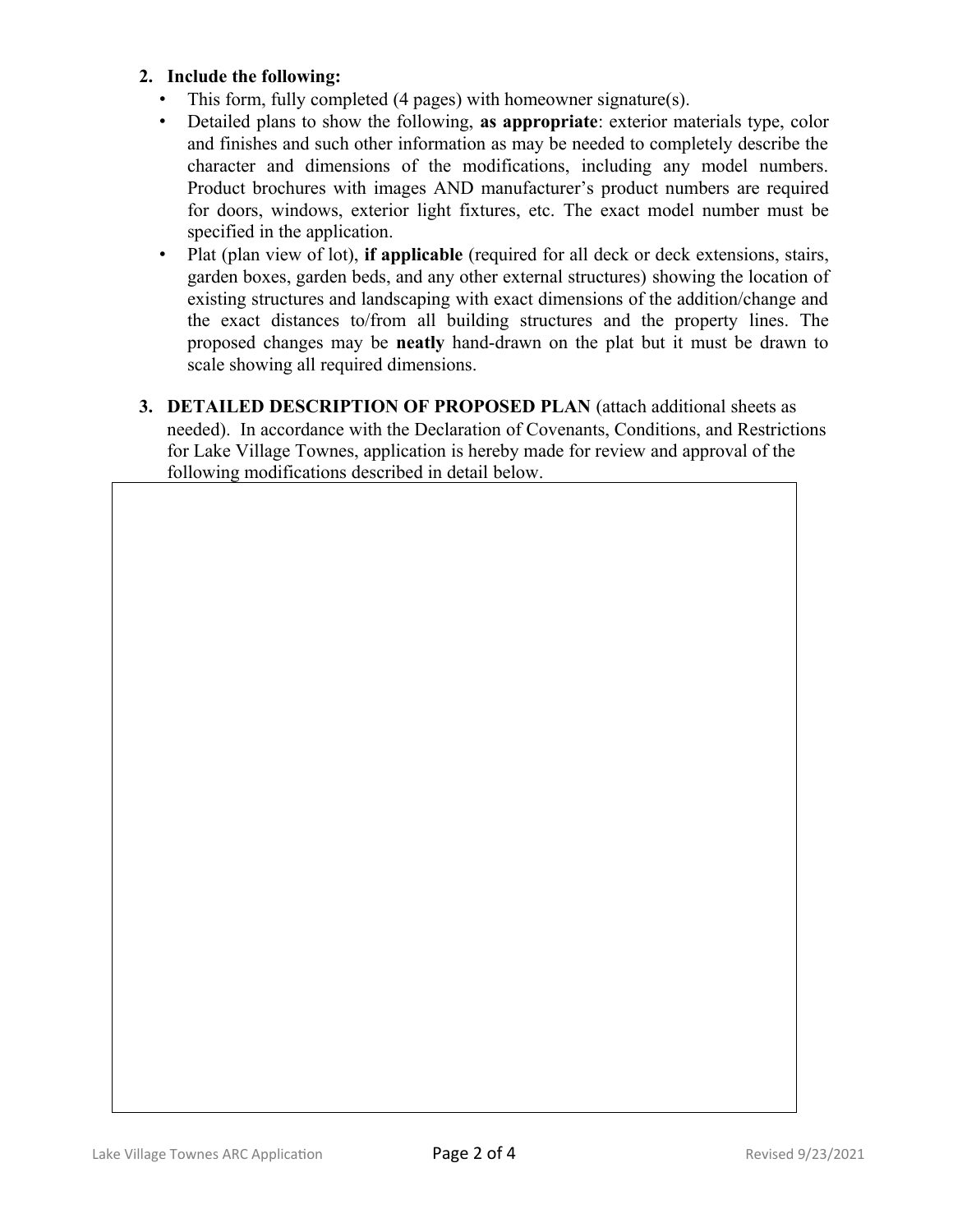**4. Applying Homeowner:** You are required to inform **all** abutting neighbors of the proposed changes and any other neighbors who might reasonably view the changes from their home. Please note that you are not getting their permission; you are only required to notify them of your request. Neighbor acknowledgment **is required** in order for this application to be considered complete and ready for review. THE ONLY EXCEPTION to this requirement is if the application is for an exact replacement with an IDENTICAL item or one that is essentially indistinguishable from the original one (window, door, light fixture, etc.). Two types of neighbor notification will be acceptable:

a. Email each of your relevant neighbors. The suggested text:

"I am submitting an architectural request to [… details from Section 3 of this form]. Please email me back that you acknowledge that I have informed you of this proposal. Your acknowledgment does not signify your approval or disapproval of the proposed project. Please state if you want to be notified of when the Architectural Review Committee will meet to express your opinions about this project when it is reviewed by the committee. If you want to be notified, include in your email response your preferred email address or phone number, along with your street address."

**Applying Homeowner**: Fill out the information in the table below and write EMAIL in place of signature for those neighbors whom you have informed by email. Upload your neighbors' email responses with this application.

OR

b. Obtain the relevant neighbor signatures in the table below.

**Neighbors:** By signing below, you are acknowledging that you have been informed of this proposal for an architectural change by your neighbor. Your signature does not signify your approval or disapproval of the proposed project. You may, if you wish, appear before the Architectural Review Committee to express your opinions about this project when it is reviewed by the committee. If you would like to be notified of when the committee will meet to review this proposed project, please check YES and provide a phone number or email address in the contact information box below.

|                       | Neighboring |           | Notify | <b>Contact Information</b> |
|-----------------------|-------------|-----------|--------|----------------------------|
| <b>Street Address</b> | Homeowner   | Signature | (Y/N)  |                            |
|                       |             |           |        |                            |
|                       |             |           |        |                            |
|                       |             |           |        |                            |
|                       |             |           |        |                            |
|                       |             |           |        |                            |
|                       |             |           |        |                            |